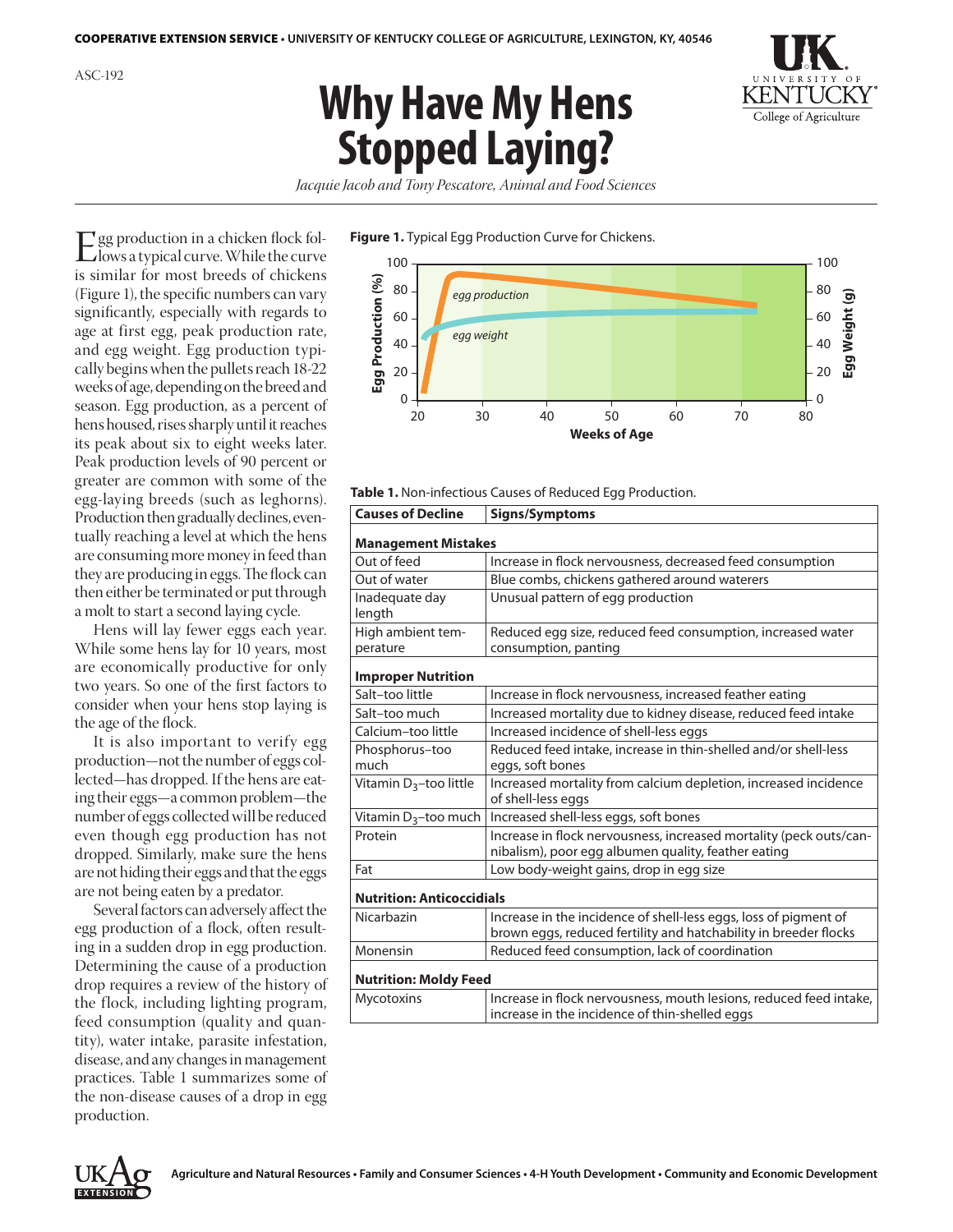# **Management Mistakes** Out of Feed

If hens are out of feed for several hours, a drop in egg production typically will occur. The level of decline is related to the amount of time the hens have been out of feed.

## Out of Water

Water is often taken for granted, and yet it is the most essential nutrient. Hens are more sensitive to a lack of water than to a lack of feed. Water represents about 70 percent of an animal's body weight. It is important the chickens have access to fresh water year round. Frozen water is often a challenge in the winter.

## Insufficient Day Length

Sexual activity in chickens, including egg laying, is affected by the number of hours of light in a day. Chickens can be made to lay year round by the use of supplemental light. Day length refers to the number of hours of light in a day.

Egg production in chickens is stimulated by increasing day lengths, and they typically will go out of production with decreasing day lengths. If no artificial light is given, egg production of a chicken flock will typically decline in the autumn.

Once stimulated to come into production, hens require 14 hours of light per day to maintain their production. Once the number of hours of light per day drops below 12 hours, production will decrease and often stops.

To prevent the typical autumn drop in egg production, provide artificial light to maintain a constant day length of at least 14 hours per day. A single 40 watt light for each 100 square feet of coop is sufficient. The supplemental lights should be provided in the morning hours so that the hens can roost as the sun goes down. This will prevent hens from being stranded in the dark after the lights go off. Most hens lay their eggs in the morning, so adding light in the morning typically results in most of the eggs being laid early. This is especially important if the hens are free to range during the day—if laid early in the day the eggs will typically be laid in the nest boxes, keeping the eggs cleaner and easier to find than if they are laid while the hens are outside.

## High Ambient Temperature

High temperatures can cause problems in poultry. This is typically referred to as 'heat stress.' Feed consumption, egg production, egg size, and hatchability are all adversely affected under conditions of severe heat stress. Shade, ventilation, and plenty of cool water help reduce the adverse effects of heat stress.

# **Improper Nutrition**

One of the most common causes of drops in egg production is improper nutrition. Hens require a balanced diet in order to sustain a high level of production. Feed rations are formulated to meet all the daily nutritional requirements of laying hens in the typical amount of feed consumed. Many producers try to reduce their feed costs by supplementing their layer ration with **scratch grains** or **table scraps.** Doing so may result in an imbalance in the hen's diet.

Many times the imbalances in the diet of the laying hens result in a drop in egg production or an increase in the incidence of problems such as prolapse (also known as egg blow-outs). **Prolapse**  is a condition where the reproductive tract of a hen is pushed outside the body of the hen. Prolapse can be caused by a hen being too fat and/or the egg being too large. Permanent damage to the hen is common with prolapse. In some case the condition may be fatal. An increase incidence of prolapse also can increase the incidence of cannibalism in a flock.

Once in a while feed manufacturers make a mistake and produce a feed missing in one or more key ingredients. Similarly, an oversupply of some of the key ingredients will also have an adverse effect on egg production. If egg production drops after starting on a new purchase of feed, then feed composition should be considered as a possible cause.

Most animal feeds will contain added **salt,** usually in the form of **sodium chloride.** Iodine is rarely added as a separate ingredient in poultry diets. Instead, iodized salt is routinely used. This type of salt is usually blue.

Animals have an innate desire to consume salt. Feeding hens a salt-deficient diet will lead to an increase in the incidence feather pecking in the flock in addition to the decline in egg production.

Although the salt requirement of chickens is relatively low, adequate levels are essential, and care must be taken to not provide excess salt in the diet. Excess consumption of salt causes wet droppings. Several feed ingredients, such as fish meal, corn gluten meal, meat meal, whey and sunflower meal contain high levels of sodium. When such ingredients are used, the level of supplemental salt (NaCl) in the diet must be reduced.

The two components of salt, sodium and chloride, have roles in poultry nutrition.

**Sodium** is an essential nutrient, playing a major role in maintaining body fluid volume, blood pH, and proper osmotic relationships. A continuously low intake of salt can cause a loss of appetite. Sodium deficiencies adversely affect utilization of dietary protein and energy, and interfere with reproductive performance.

**Chlorine** is also an essential nutrient. Hydrogen chloride (HCl) released from the stomach of chickens (proventriculus) is important in digestion. Chlorine also plays a role in maintaining osmotic balance in body fluids. Chickens deficient in chlorine are more nervous, showing increased sensitivity to sudden noise.

## **Calcium**

The egg shell is composed primarily of **calcium carbonate**. The growing pullet has a relatively low requirement for calcium, but when the first egg is produced there is a four-fold increase in the calcium requirement. The majority of this calcium is used for the production of egg shells. Inadequate calcium consumption will result in decreased egg production and lower egg shell quality.

Hens store calcium in medullary bone, a specialized bone capable of being used as a calcium source for egg shell production. As calcium stores in the medullary bone are depleted, the bones become brittle. The condition is known as **cagedlayer fatigue.** Chickens on the ground or on litter floors recycle calcium and phosphorus through consumption of feces, and do not typically get caged-layer fatigue.

Young birds should *not* be fed a high calcium layer diet because the calcium/ phosphorus ratio will be unbalanced for their needs, resulting in increased morbidity or mortality.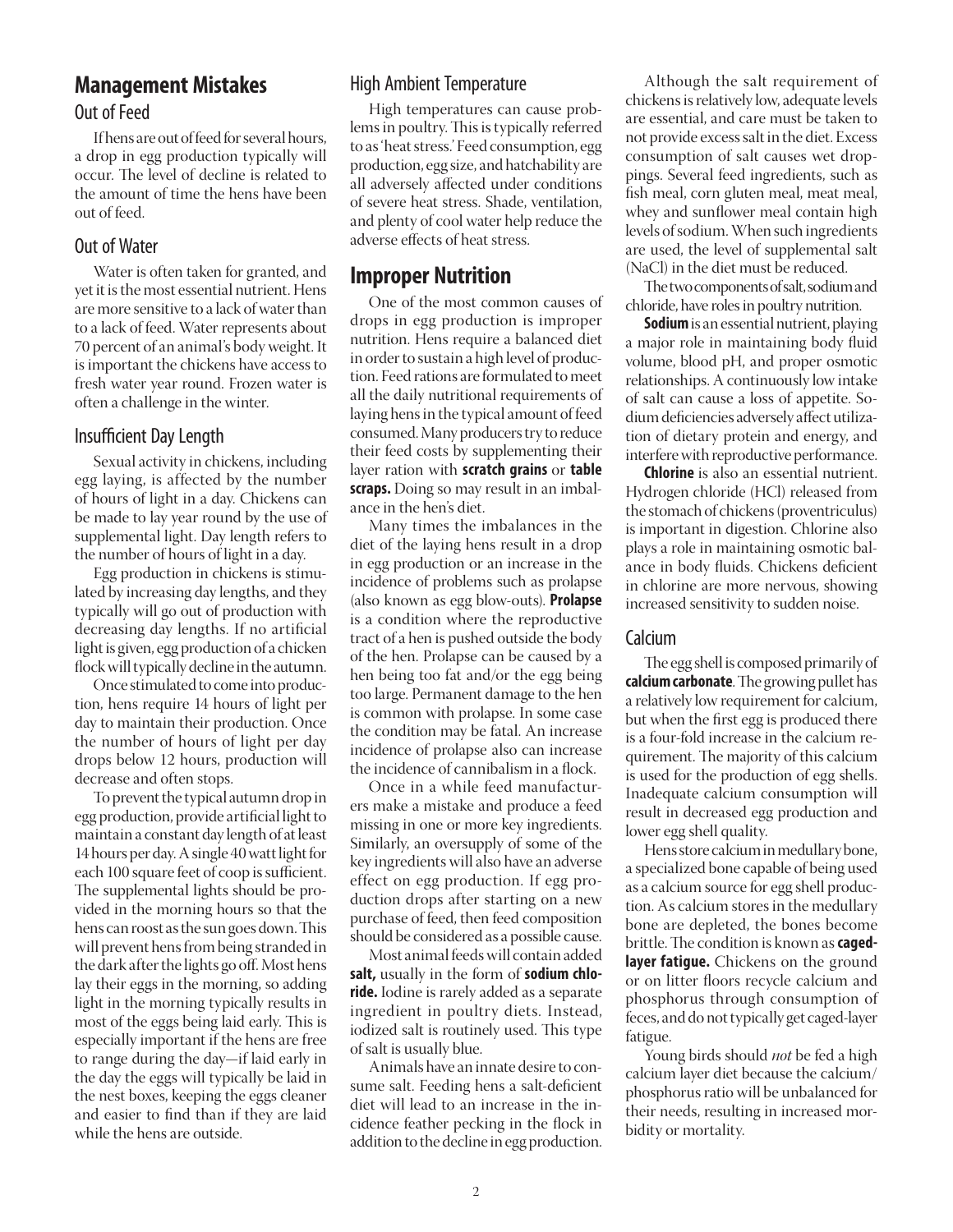## **Phosphorus**

The nutritional requirement of phosphorus is closely linked to that of calcium. Bones contain both calcium and phosphorus. The ratio of dietary calcium to phosphorus affects the absorption of both so that an excess of one will reduce the absorption of the other. The result can be a loss of egg production and an increase in thin-shelled or shell-less eggs. Soft bones can also occur.

### Vitamin D

Vitamin  $D_3$  is required for normal calcium absorption and utilization. If inadequate levels of vitamin  $D_3$  are fed the calcium in the diet is not absorbed well. This can result in a calcium deficiency and a drop in egg production even though the diet has sufficient calcium.

Excess vitamin  $D_3$  can lead to increased calcium absorption resulting in too high a level of calcium which will reduce egg production. For short periods of time poultry can tolerate up to 100 times their requirement so an excess of vitamin  $D_3$  is unlikely.

#### Protein

An animal's dietary requirement for protein is actually a requirement for the amino acids that make up the protein. There are 22 amino acids in body proteins, and all are physiologically essential. Poultry cannot synthesize some of these, or cannot synthesize them rapidly enough to meet the metabolic requirement. As a result, these amino acids must be supplied in the diet. Amino acid requirements vary considerably according to the age, type, breed and strain of the chicken. It will also change when there is a change in the productive state of the chicken (i.e., growing, laying eggs, etc.). Methionine is the amino acid most often deficient in laying rations.

When pullets begin laying, there is an increase in protein, vitamin and mineral requirements per day due to deposition in the egg. If dietary protein is too low or if the requirement for any of the amino acids is not met, poor egg production and hatchability will result.

## Fat

While dietary fat is an important source of energy, it also contains linoleic acid, an essential fatty acid. A deficiency of linoleic acid will result in a decrease in egg production. Dietary fats also serve as "carriers" of fat-soluble vitamins, and some fat is necessary for absorption of these vitamins. Many vitamin A, D, E and K deficiencies result from too low a level of fat in the diet.

## **Nutrition: Moldy Feed**

Improperly stored feed may become moldy. Molds can produce mycotoxins which, when consumed, adversely affect the health of the chickens and can reduce egg production. More than 300 mycotoxins have been identified. The result of feeding diets contaminated with mycotoxins will depend on the mycotoxin involved. Mycotoxins can interfere with the absorption or metabolism of certain nutrients, and calcium and/or vitamin D deficiencies can result when fed to laying hens. In addition, some mycotoxins may have hormonal effects which can be another cause of a drop in egg production.

Corn is the cereal most commonly used in poultry diets. The major mycotoxin of concern with corn is aflatoxin, produced by the mold *Aspergillus flavus*. Corn can become moldy in either the field or in storage. Aflatoxin fluoresces under ultraviolet light, so its presence can be detected by examining grain under a black light. If feed becomes wet, it should be discarded.

# **Nutrition: Anticoccidials**

It is important that only laying hen rations be used. Diets for replacement pullets and meat chickens raised on litter floors may include coccidiostats (to control the parasitic condition known as coccidiosis).

**Nicarbazine** is an anticoccidial drug that reduces reproductive performance. The yolk membrane is weakened resulting in a condition known as mottling. In addition, when nicarbazine is fed to brown egg layers, the egg shell color changes to white within 48 hours. This change, however, is completely reversible if the product is removed.

**Monensin** is an ionophore commonly used to control coccidiosis in chickens. Ionophores, including monensin, have been reported to adversely affect egg production when hens are fed low protein diets.

## **Health**

## External Parasites

The **northern fowl mite** (*Ornithonyssus sylviarum*) is the most common external parasite of poultry. Northern fowl mites are blood suckers and are irritating to poultry. Anemia occurs in heavy infestations of chickens, reducing feed efficiency, egg production, and the ability to withstand and overcome diseases.

Several species of **chewing lice** may be found on chickens, especially those on range. Chicken lice feed on dry scales, feathers, or scabs on the skin. As lice

| $\sim$ $\sim$ $\sim$ $\sim$ $\sim$ $\sim$ |                                                         |
|-------------------------------------------|---------------------------------------------------------|
|                                           | Table 2. Parasites that Lead to Reduced Egg Production. |

| Causes of Decline           | Signs/Symptoms                                                                                  |
|-----------------------------|-------------------------------------------------------------------------------------------------|
| <b>External Parasites</b>   |                                                                                                 |
| Northern fowl mite          | Increase in flock nervousness, mites found on the chicken (usually<br>around the cloaca)        |
| Lice                        | Increase in flock nervousness, weight loss, reduced feed intake                                 |
| Stick-tight fleas           | Fleas embedded in the fleshy parts of the chicken's head around<br>the eyes                     |
| <b>Internal Parasites</b>   |                                                                                                 |
| Nematodes (round-<br>worms) | General unthriftiness, reduced feed efficiency, increased mortality<br>(in severe infestations) |
| Cestodes (tape-<br>worms)   | General unthriftiness, dry and unkempt feathers, chickens eat but<br>lose weight                |
|                             |                                                                                                 |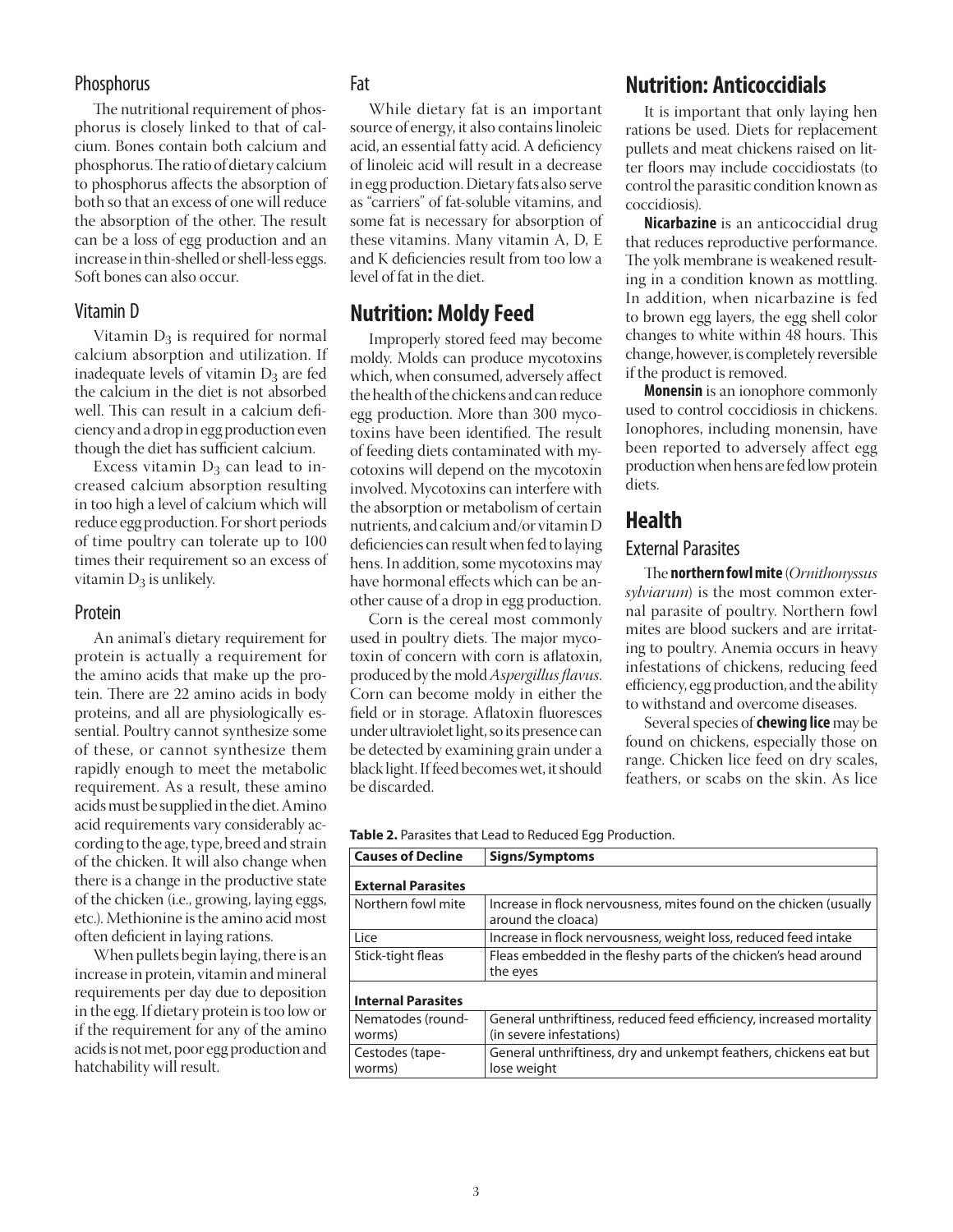crawl over a chicken, their mouth parts and sharp claws scratch the skin. The constant irritation causes the chicken to become nervous and behave abnormally, causing a general unthriftiness and unkempt appearance in the bird. Egg production in infested flocks may drop as much as 10 percent, although some heavy infestations have caused egg production to fall as much as 20 percent.

**Stick-tight fleas** are sometimes a severe problem in home flocks and may be difficult to prevent or eradicate. The adult female flea attaches to the skin around the face and head, causing severe irritation and, in some cases, blindness.

## Internal Parasites

Heavy infestations of internal parasites can cause unthriftiness, poor feed efficiency, poor growth, reduced egg production, and mortality in flocks with severe infestations. Infected chickens may also be more susceptible to various diseases and stresses.

**Nematodes,** or roundworms, are elongated, cylindrical, unsegmented parasites of the chicken digestive tract. There are many species of roundworms, each tending to infect a specific area of the digestive tract.

**Tapeworms** (cestodes) are white or yellowish ribbon-like segmented flat worms. They vary in size from 0.17 to 12 inches in length. Although tapeworms do not produce extensive lesions or damage to the intestines, they compete with the chicken for the nutrients they consumed. Tapeworms do not digest their own food. Instead, a tapeworm anchors itself to the inner wall of the chicken's intestines, absorbing nutrients before they can be absorbed by the host. A variety of commercially available anthelmintics will effectively and safely eliminate both nematodes and cestodes from poultry.

#### Disease

Disease problems can occur in the best managed flocks. One of the first signs of disease in an egg laying flock is a decrease in egg production. Other symptoms include dull and listless appearance, watery eyes and nostrils, cough, molting, lameness, and an increased mortality. See Table 3 for a summary of some of **Table 3.** Common Diseases and Conditions that Can Cause a Drop in Egg Production.

| <b>Disease</b>                | Signs/Symptoms                                                                                                                                                                                                                                    |
|-------------------------------|---------------------------------------------------------------------------------------------------------------------------------------------------------------------------------------------------------------------------------------------------|
| Fowl pox                      | Scab-like lesions on the unfeathered body parts (especially face<br>and comb)                                                                                                                                                                     |
| Coccidiosis                   | <b>Bloody droppings</b><br>Higher than normal mortality<br>Diagnosis is based on characteristic gross lesions in the intestines                                                                                                                   |
| Infectious bronchitis         | Respiratory signs: coughing, sneezing, and rales<br>Egg production drops markedly (by as much as 50 percent)<br>Soft-shelled or misshapen egg<br>Watery egg white<br>Hens typically laying brown-shelled eggs start laying white-<br>shelled eggs |
| Newcastle disease             | Reduction in feed and water consumption<br>Respiratory distress<br>Dramatic drop in egg production and decreased shell quality<br><b>Twisted neck</b><br>Increased mortality                                                                      |
| Avian influenza               | Listlessness<br>Facial swelling<br>Respiratory signs: sneezing and coughing<br>Dark red/white spots on legs and combs<br>Diarrhea                                                                                                                 |
| Avian encephalomy-<br>elitis  | Seldom show clinical signs, just a slight, temporary drop in egg<br>production                                                                                                                                                                    |
| Mycoplasma gal-<br>lisepticum | Respiratory signs: coughing, sneezing, snicks, rales, nasal and<br>ocular discharge<br>Decrease in feed consumption<br>Decrease in egg production                                                                                                 |
| Fowl cholera                  | Sudden/unexpected deaths<br>Reduction in feed consumption<br>Swollen wattles<br>Nasal and ocular discharge<br>Cyanosis of the head<br>White water or green mucoid diarrhea                                                                        |
| Infectious coryza             | Swelling and puffiness around the face and wattles<br>Thick, foul-smelling nasal discharge<br>Labored breathing<br>Decrease in feed and water consumption                                                                                         |

the diseases affecting egg production and the signs to look for. A diagnosis should be made by an avian pathologist at an animal diagnostic laboratory. Two important resources in Kentucky are the University of Kentucky's Veterinary Diagnostic Lab in Lexington and the Murray State University Breathitt Veterinary Center in Hopkinsville.

#### **The University of Kentucky's Veterinary Diagnostic lab**

*(formerly the Livestock Disease Diagnostic Center)*

P.O. Box 14125 1490 Bull Lea Road Lexington, KY 40512-4125 Phone: (859) 253-0571 Fax: (859) 255-1624 Website: www.lddc.uky.edu

#### **Murray State University Breathitt Veterinary Center**

P.O. Box 2000 715 North Drive Hopkinsville, KY 42241-2000 Phone: (270) 886-3959 Fax: (270) 886-4295 Website: https://breathitt.murraystate.edu/

The best way to protect your flock against disease is to buy healthy chickens. If you want to increase your flock size, buy chicks from a reputable hatchery (certified by the National Poultry Improvement Plan as Salmonella-free) or hatch some of your own eggs. Adult chickens can look healthy and still carry diseases.